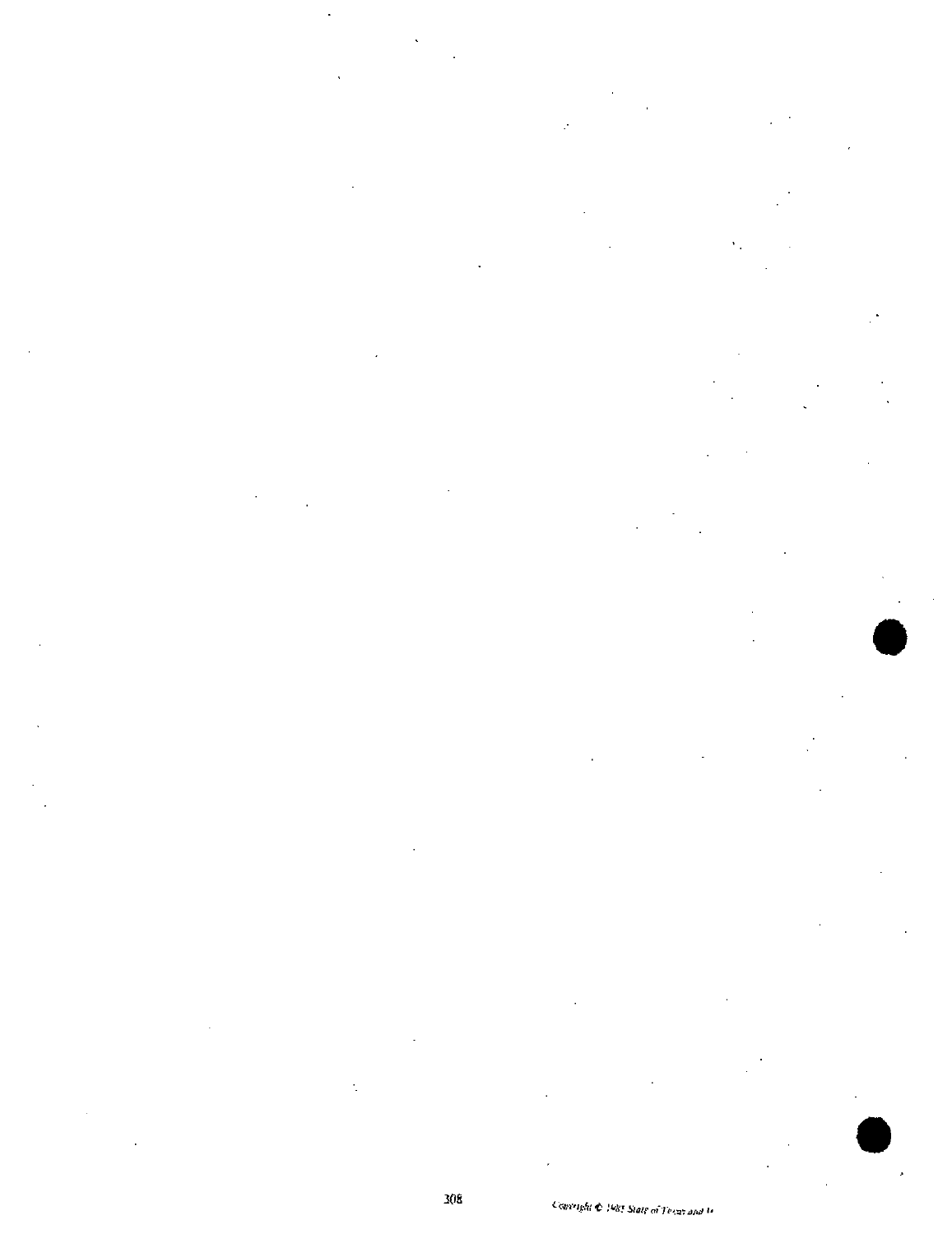# CHAPTER 81. CERTIFICATION PROCEDURES

Section No. Section Name

81.1. Certification of Seed in Texas. 81.2, Application Procedure, Labels, and Seals.

Authority: The provisions of this Chapter 81 issued under Acts 1975, 64th Leg., p. 348, ch. 149, effective September 1, 1975, as amended (Texas Civ. St. art. 67b), unless otherwise noted.

309

 $\mathcal{A}$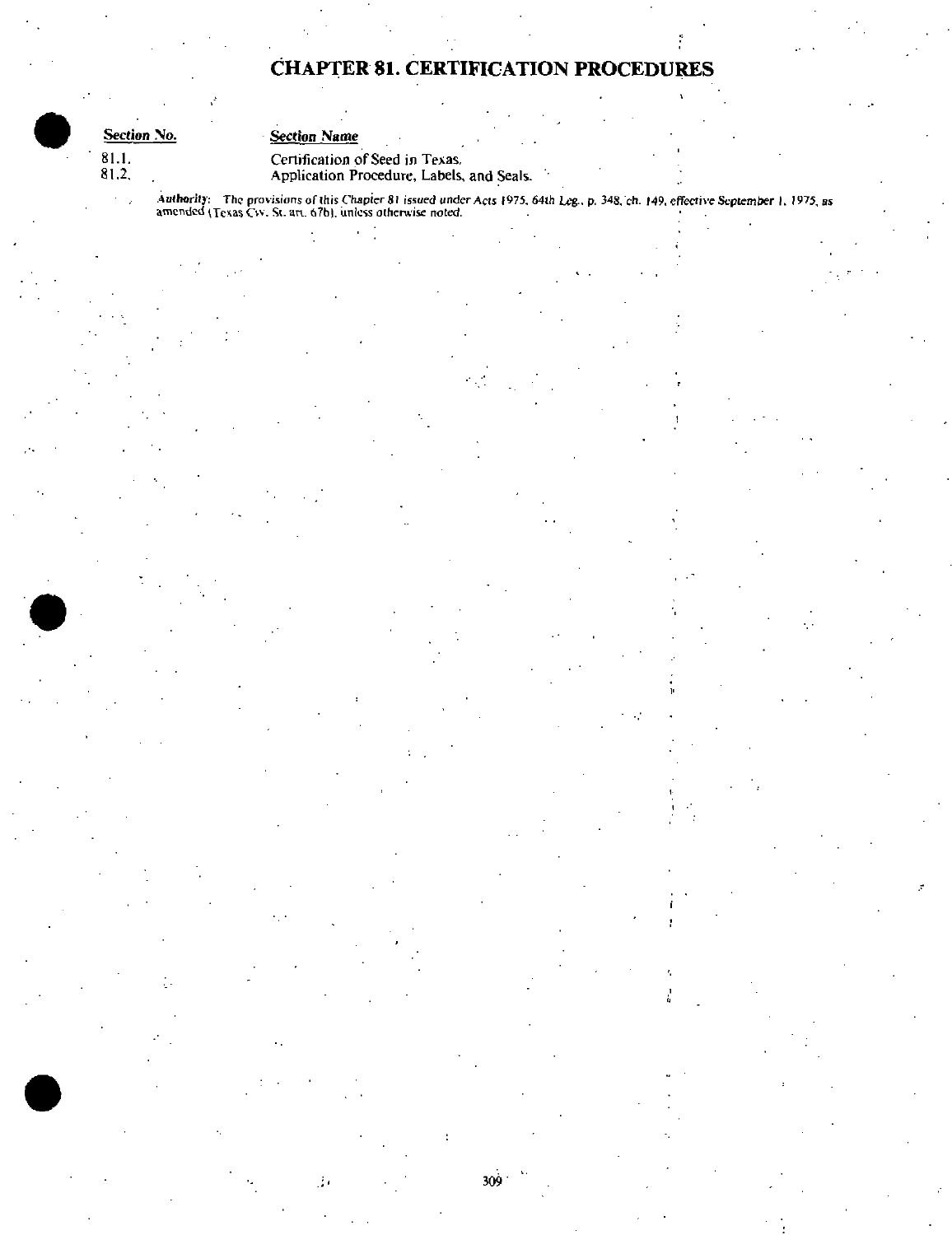Pt. V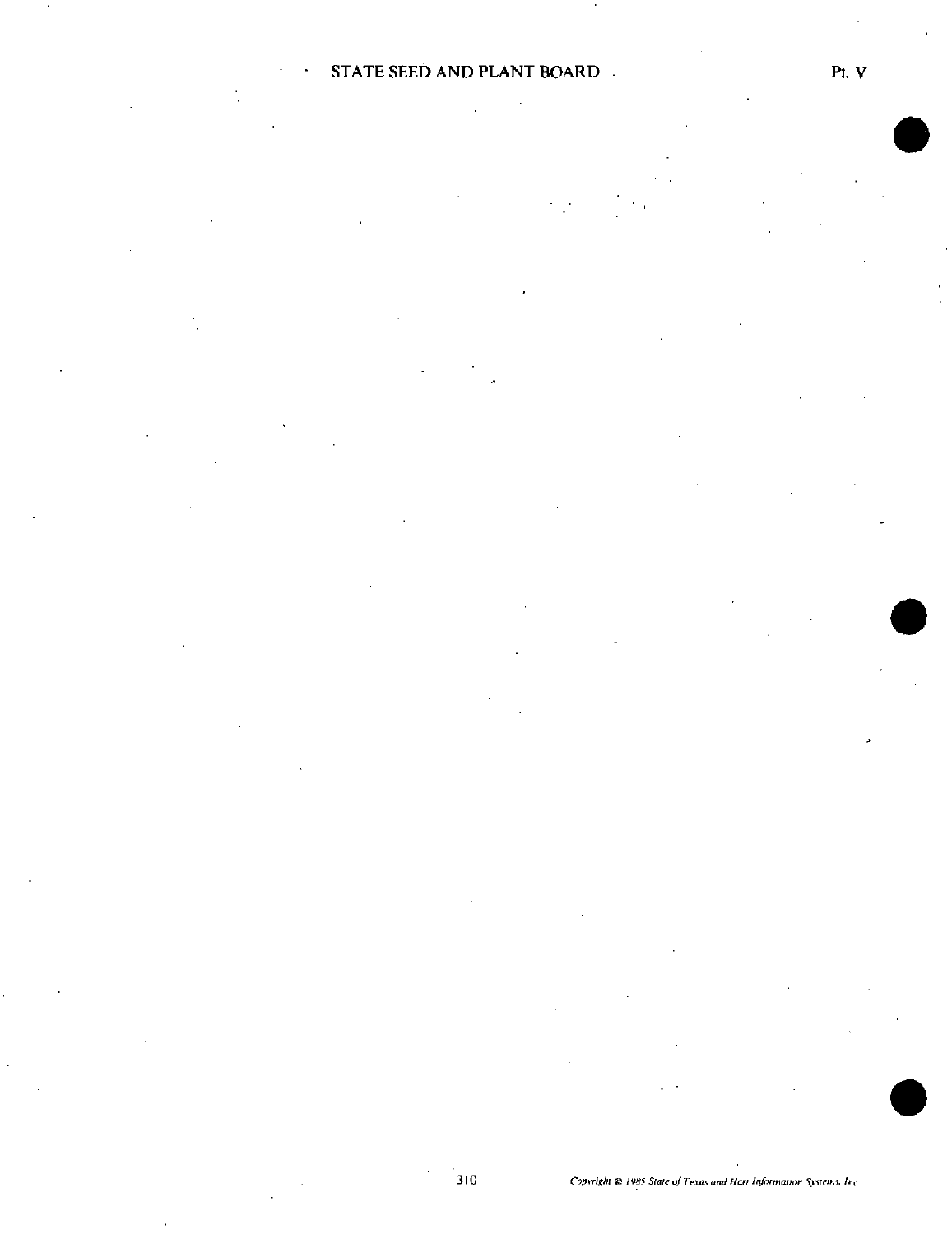### Ch. 81 CERTIFICATION PROCEDURES 4 § 81.2.

### §81.1. Certification of Seed in Texas.

- (a) Board meeting. The State Seed and Plant Board shall meet at such time and place as the chairman may order.
- (b) Field inspectors. All persons who seek to be employed as inspectors under the provisions of this Act shall be certified for employment by the Director, Seed Division, Texas Department of Agriculture, Austin, Texas, with the approval of the State Seed and Plant Board.

Source: The provisions of this §81.1 adopted to be effective January 1, 1976.

#### §81.2. Application Procedure, Labels, and Seals.

- (a) Your application must be made to: Director. Seed Division, Texas Department of Agriculture, P.O. Box 12847. Austin. Texas 78711
- (b) The field inspection forms will then be forwarded to the district office in which the production field is located. When . you make application, you will also forward the money for the application fee and the money for the entire inspection fee to the Austin Office. Unless otherwise provided for in the specific commodity standard, you must send in at least one foundation, registered, or certified label and one analysis label for each lot of seed purchased and used for planting the crop on which you are applying. In addition, you must send a copy ofthe stock purchase invoice from the seller showing the kind and variety, certification class, quantity and date of transaction for each lot of seed to be increased. Please keep adequate records to substantiate the eligibility of the seed you plant for increase.
- (c) You will need to order certification labels from the Texas Department of Agriculture, P.O. Box 629, Giddings, Texas 78942. Such labels will not be issued until the field inspection report is in the possession ofthe Austin Office.

Source: The provisions of this \$81.2 adopted to be effective January 1. 1976.